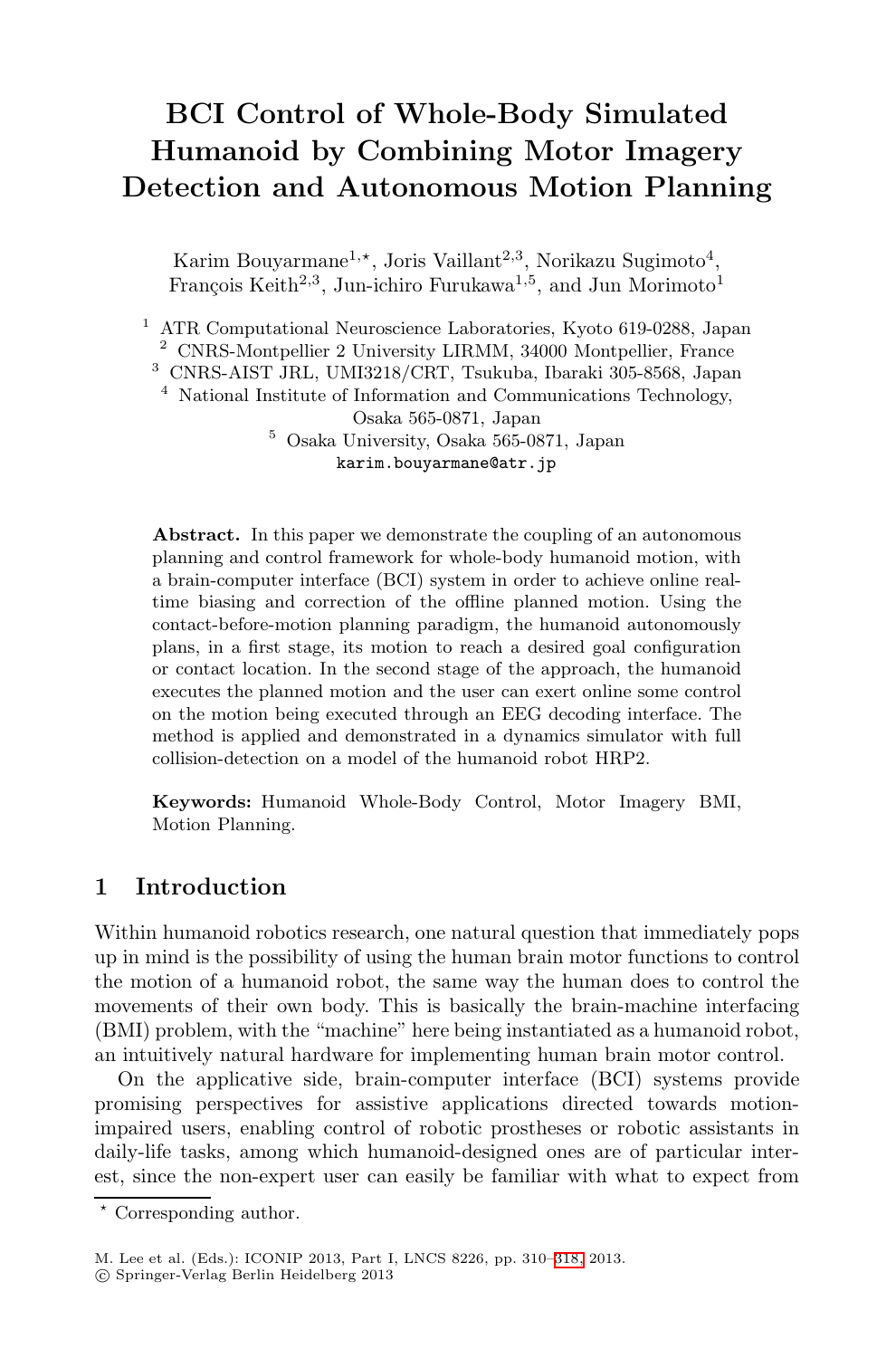a humanoid robot in terms of motion capabilities and general dexterity. Moreover, using legged humanoids allows to integrate them directly in a daily-life environment that is designed for human activities and that accounts for human motion capabilities, without requiring to adapt the existing environment to the particular kinematics of the robot assistant.

These perspectives motivate our study. We propose to couple two components that appear necessary to reach these goals, namely a motion planning and control (MPC) framework for humanoid, with a non-invasive brain-signal measuring and decoding system. We base our study on state-of-the-art works that had been independently done on both ends, adapting them to allow their assembly as the two building blocks of the proposed integrated framework (Fig. [1\)](#page-1-0).

This coupling of humanoid controller with BCI system has been achieved in previous works  $[1][2][3]$  $[1][2][3]$  $[1][2][3]$ . These works consider the problem from the following angle: the humanoid with its black-box walking controller (walking pattern generator) is seen as a mobile robot that can be commanded to walk forward, backward, or to turn right and left in a 2D plan (it can even be an actual mobile robot, ie. equipped with wheels rather than legs, in some of these works [\[4\]](#page-7-0)), and the BCI command is generally generated through visual stimulation techniques  $(SSVEP [4][3][2] \text{ or } P300 [1]).$ 

We however chose to investigate alternative approaches from both ends. From the humanoid MPC end, we do not target cyclic walking motion, but general acyclic whole-body behaviours of which walking would be a particular instance. By doing so, we are able to take full profit of the dexterous capabilities of the humanoid design that initially motivate its use, for instance in climbing arbitraryheight stairs or using obstacles as contact support to reach the goal. We achieve this by exploiting our previously proposed multi-contact MPC paradigm for humanoids [\[5\]](#page-7-5). From the BCI end, we generate the command signal with motor imagery (MI) techniques rather than visual stimulation, which constitute the state of the art in non-invasive BCI. In the present work, the MI decoding technique that we adapted from previous application on the control of one-DOF robot and of standing-up/sitting-down motion of exoskeleton [\[6\]](#page-7-3) allows to generate a three-valued discrete command for a one-dimensional feature of the whole-body motion, in this case the motion along a generalized notion of "vertical axis" of the moving end-limb, such as the foot of the swing leg in a biped motion for instance. However we believe, from recent and ongoing studies, that the MI approach can in the near future enable the control of a two-dimensional continuous feature of the motion [\[7\]](#page-8-1)[\[8\]](#page-8-2).

<span id="page-1-0"></span>

**Fig. 1.** Overview of the two-component coupling framework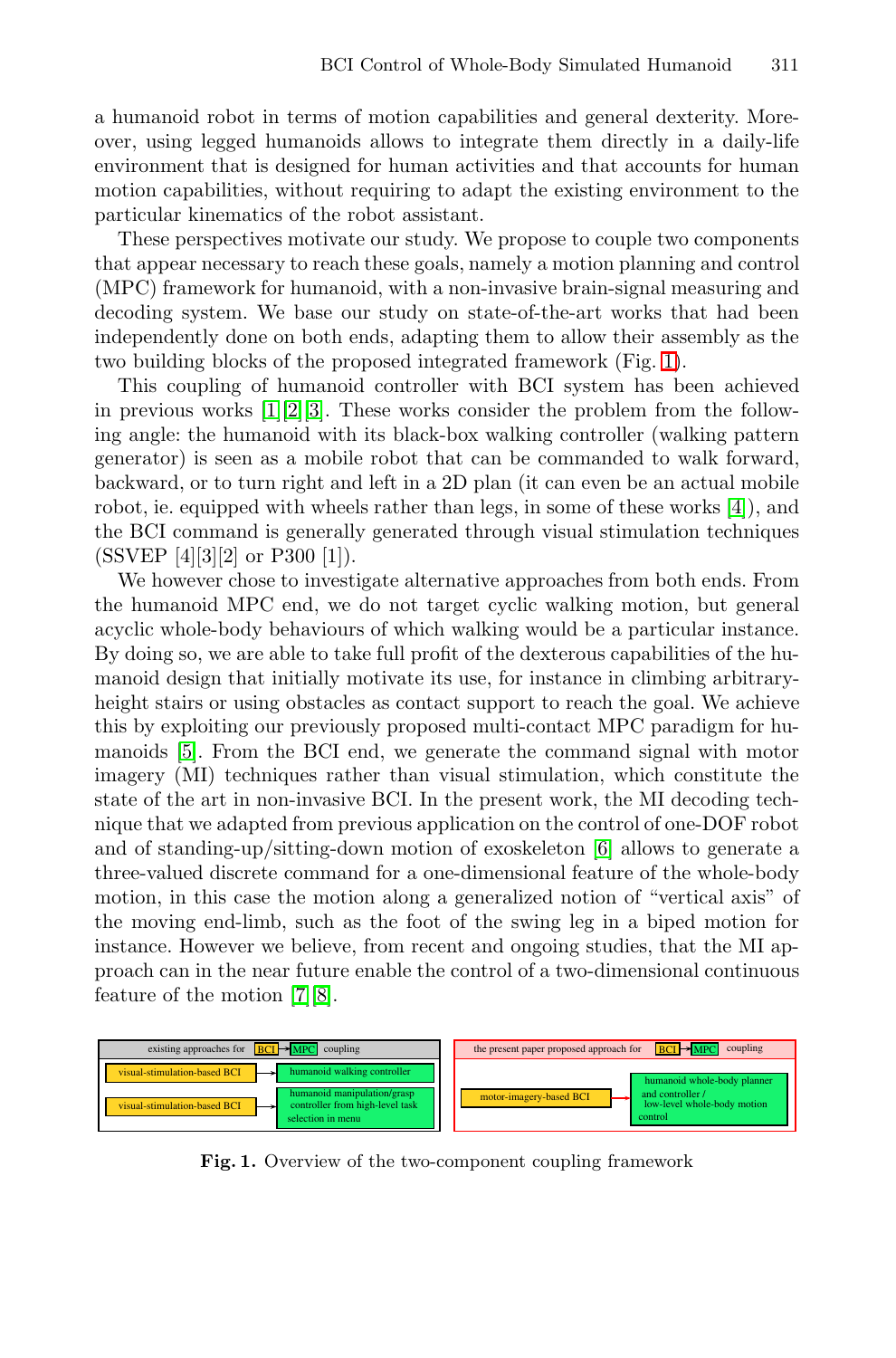<span id="page-2-1"></span>The rest of this paper is organized as follows. The two components of the framework, the MPC scheme for the humanoid, and the MI BCI decoding scheme, are respectively recalled in sections [2](#page-2-1) and [3,](#page-2-0) section [4](#page-3-0) presents the strategy we retained for coupled exploitation of these components in our applicative perspective, and section [5](#page-5-0) comments an illustrative experiment. Finally section [6](#page-7-6) concludes the paper.

## **2 Humanoid Whole-Body Motion Planning and Control**

We recall our work on humanoid MPC [5]. The aim here is to autonomously generate a whole-body motion of the humanoid that realises a desired task, thus sparing the user the tedious task of designing the high-DOF motion and allowing high-level (task-level) control, in line with state-of-the-art BCI capabilities.

Note that we do not make a priori assumption on the nature of the motion, e.g. cyclic walking, and thus the planning does not occur at path planning level for a walking robot, nor at footstep planning level for an a priori biped motion  $[9][10][11]$  $[9][10][11]$  $[9][10][11]$  but rather at the high-dimensional configuration space level of whole-body humanoid motion, including the free-floating component. Classic approaches operating at this level for humanoids adapted randomized planning techniques considering the humanoid with fixed foot locations as the fixed root of its kinematic tree [\[12\]](#page-8-11)[\[13\]](#page-8-4)[\[14\]](#page-8-10)[\[15\]](#page-8-12). Our approach merges these two planning levels (footstep planning for cyclic walking, whole-body motion on fixed foot locations) and is classified within the contact-before-motion planning category [\[16\]](#page-8-3). The motion generation is done in two stages.

First, planning offline the sequence of changes in *contact state* with the environment, each of which is associated with an inverse-kinematics realizing configuration [\[17\]](#page-8-5). By running a greedy best-first search algorithm on all possible pairings (contacts) between a robot link surface and an environment surface to be added or removed to the contact state being explored, we obtain our sequence. See details in [\[18\]](#page-8-6)[5].

<span id="page-2-0"></span>In the second stage, an online controller tracks successively each of these intermediate postures (called a step), removing or adding a contact at each step. It is formulated as a Quadratic Program (QP) optimization problem with weighted tasks that are defined according to a finite-state machine (FSM) consisting of two states: "Move CoM" state when removing a contact from the current stance, and"Move Contact Link" state when adding a contact to the current stance. See [\[19\]](#page-8-13) for the detailed formulation of the QP and FSM states.

## **3 BCI Decoding**

As non-invasive brain signal acquisition device we used an EEG system (64 channels and sampling rate of 2048 Hz). The brain signals are decoded and classified using the method applied and presented in the previous work [6], based on the spectral regularization matrix classifier [\[20\]](#page-8-8)[\[21\]](#page-8-9), that we recall here.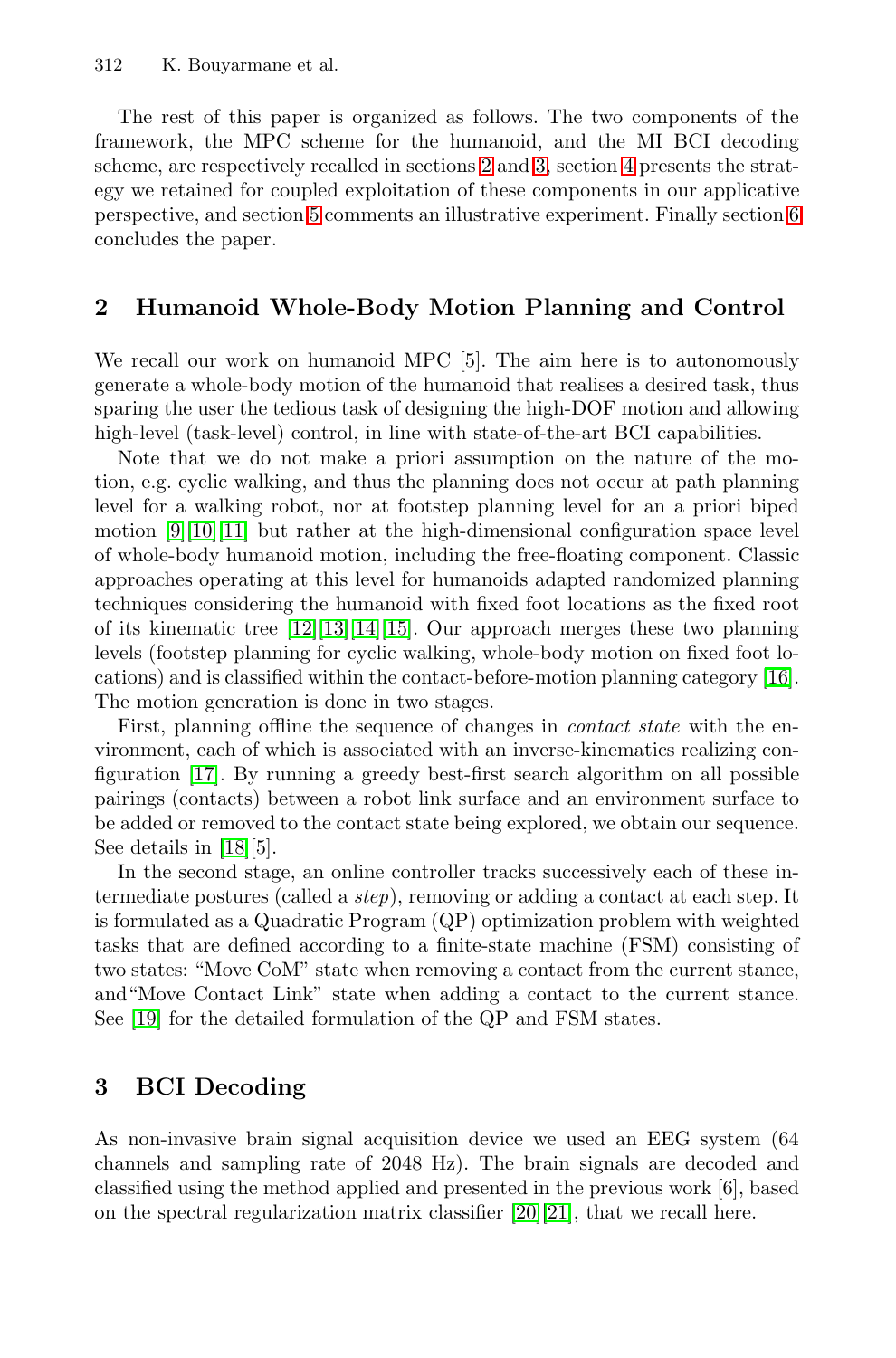The EEG signals, of covariance matrices **C** considered as input, are classified into two classes, labelled with the variable  $k$ , with respective output probabilities (at sampled time t):  $P(k_t = +1 | \mathbf{C}_t) = \frac{1}{1 + \exp(-a_t)}$ , and  $P(k_t = -1 | \mathbf{C}_t) =$  $\frac{\exp(-a_t)}{1+\exp(-a_t)}$ , with  $a_t = \text{tr}[\mathbf{W}^\top \mathbf{C}_t] + b$ , and where **W** is the parameter matrix to be learned (b is a constant-valued bias).

To learn **W** the minimization problem min  $\sum_{t=1}^{n} \ln(1+\exp(-k_t a_t)) + \lambda ||\mathbf{W}||_1$ , is solved,  $\lambda$  being the regularization variable ( $\lambda = 14$  in the application below) and  $\|\mathbf{W}\|_1 = \sum_{i=1}^r \sigma_i[\mathbf{W}]$  being the spectral  $l_1$ -norm of **W** (*r* is the rank of **W** and  $\sigma_i[\mathbf{W}]$  its *i*-th singular value).

Once the classifier learned, the 7-30 Hz band-pass-filtered measured EEG signals are decoded online, by down-sampling them from 2048 Hz to 128 Hz, and applying Lapace filtering and common average substraction to remove voltage bias. Their covariance matrix, initialized at  $C_t = \mathbf{x}_t^{\top} \mathbf{x}_t$  for the first time step  $t = 1$ , where  $\mathbf{x}_t \in \mathbb{R}^{1 \times 64}$  denotes the filtered EEG signals, are updated at every time step following  $\mathbf{C}_t = \frac{1}{N} \mathbf{x}_t^{\top} \mathbf{x}_t + \frac{N-1}{N} \mathbf{C}_{t-1}$ , and used to compute the classification probabilities above.

Finally, the three-valued discrete command  $c_t$  that is sent to the robot is selected from these probabilities through the following hysteresis ( $P_{\text{thresh}} = 0.6$ )

<span id="page-3-1"></span><span id="page-3-0"></span>
$$
c_t = \begin{cases} +1 & \text{if } P(k_t = +1 | \mathbf{C}_t) > P_{\text{thresh}} \text{ and } c_{t-1} \neq +1, \\ -1 & \text{if } P(k_t = -1 | \mathbf{C}_t) > P_{\text{thresh}} \text{ and } c_{t-1} \neq -1, \\ 0 & \text{otherwise.} \end{cases} \tag{1}
$$

#### **4 Coupling the Two Components**

The command  $c_t$  devised in Eq. [\(1\)](#page-3-1) is sent to the online humanoid whole-body controller via UDP protocol at 128 Hz frequency and used to modify the planned and autonomously executed motion of the humanoid robot as described below.

When the robot is executing a step that requires moving a link to a planned contact location (state"Move Contact Link" of the FSM), then instead of tracking directly the goal contact location, we decompose the motion of the the contact link into two phases: a lift-off phase in which the link first tracks an intermediate position located at a designated way-point, followed by a touch-down phase in which the link tracks its final goal location in the contact sequence. This two-phase decomposition allows the link to avoid unnecessary friction with the environment contact surface and to avoid colliding with environment features such as stairs. Each of these two phases correspond to a sub-state of the metastate "Move Contact Link" of the FSM, namely "Go to Way-point" and "Go to Goal" states. Finally, in order to avoid stopping the motion of the contact link at the way-point and to ensure a smooth motion throughout the step, the transition between the two sub-states is triggered when the contact link crosses a threshold plan before reaching the tracked way-point. For clarity of the presentation we will not go into this detail.

A default position of the intermediate way-point is automatically pre-set by the autonomous framework using the following heuristic: Let  $P_s$  and  $P_g$  denote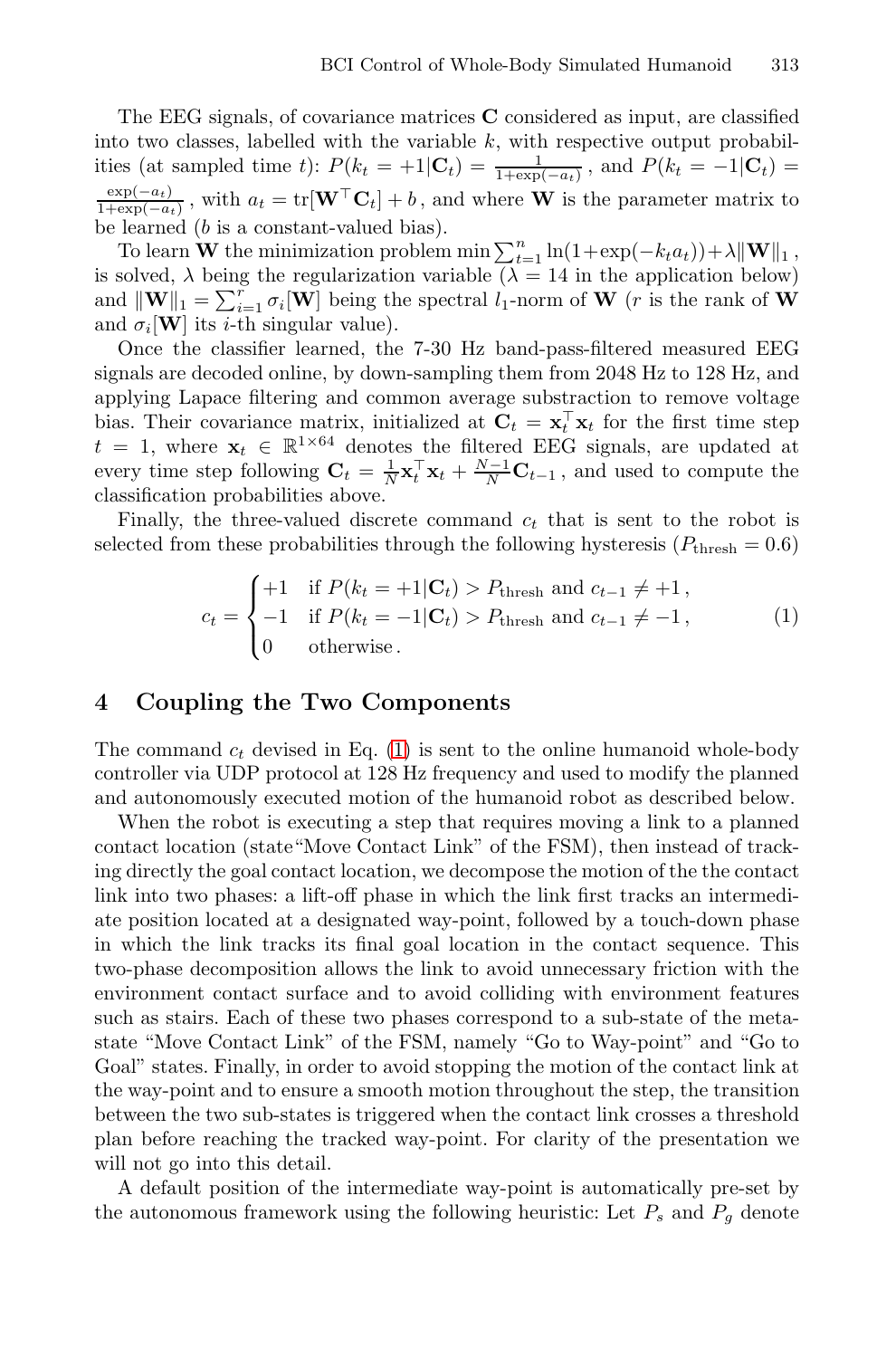<span id="page-4-0"></span>

**Fig. 2.** Way-point moving strategy. Only the swing foot is represented. In black its initial position at the beginning of the step, in red its target final position as planned at the end of the step, in blue its way-point position at mid-step. Left: a default position is set for the way-point based on its final position. Middle: by sending the command  $c_t$ the user can bring up or down the position of the way point (in this case down). Right: the resulting executed motion of the swing leg.

respectively the step start and goal positions of the contact link, *g* the gravity vector,  $z = -g/||g||$  the unit vector opposite to *g*, and  $u = \frac{\overline{P_s P_g}}{||\overline{P_s P_g}}||$  the unit vector from *P* to *P*. Finally let  $v = u \times (z \times v)$  be the unit vector normal to *u* vector from  $P_s$  to  $P_q$ . Finally let  $\boldsymbol{v} = \boldsymbol{u} \times (\boldsymbol{z} \times \boldsymbol{u})$  be the unit vector normal to  $\boldsymbol{u}$ and in the plan defined by  $u$  and  $z$ . The way-point  $P_w$  is defined as (see Fig. [2\)](#page-4-0)  $P_w = P_g - \frac{1}{2} \overrightarrow{P_s P_g} + h \, \boldsymbol{v}$ , where h is the hand-tuned user-defined parameter<br>that specifies the height of the steps. The command c, that comes from BCI that specifies the height of the steps. The command  $c_t$  that comes from BCI decoding system is finally used to modify in real-time this way-point position  $P_w$ by modifying its height h. Let  $\delta h$  denote a desired height control resolution, then the modified position of the way-point through the brain command  $c_t$  becomes

$$
P_w(c_t) = \begin{cases} P_g - \frac{1}{2} \overrightarrow{P_s P_g} + (h + c_t \delta h) \mathbf{v} & \text{if } t = 1, \\ P_w(c_{t-1}) + c_t \delta h \mathbf{v} & \text{if } t > 1. \end{cases}
$$
(2)

The command  $c_t$  could have been used in other ways, however two principles should stand in any BCI low-level control of humanoid motion 1) the full detailed motion, that cannot be designed joint-wise by the BCI user, should be autonomously planned and executed from high-level (task-level) command, and 2) the brain command can then be used to locally correct or bias the autonomously planned and executed motion. The way-point is a key-feature to be controlled according to these two principles as it helps overcome the shortcomings of the autonomous collision-avoidance constraint in the QP controller. This collision-avoidance constraint acts as a repulsive field when the way-point of the link acts as an attracting field of the contact link. The resultant field can display local extrema corresponding to equilibrium situations in which the link stops moving though without completing its tracking task. Manual user intervention, here through the brain command, is then necessary to un-block the motion of the link by moving the way-point. The brain command is thus used for low-level correction of the inherent limitations of autonomous planning endeavours.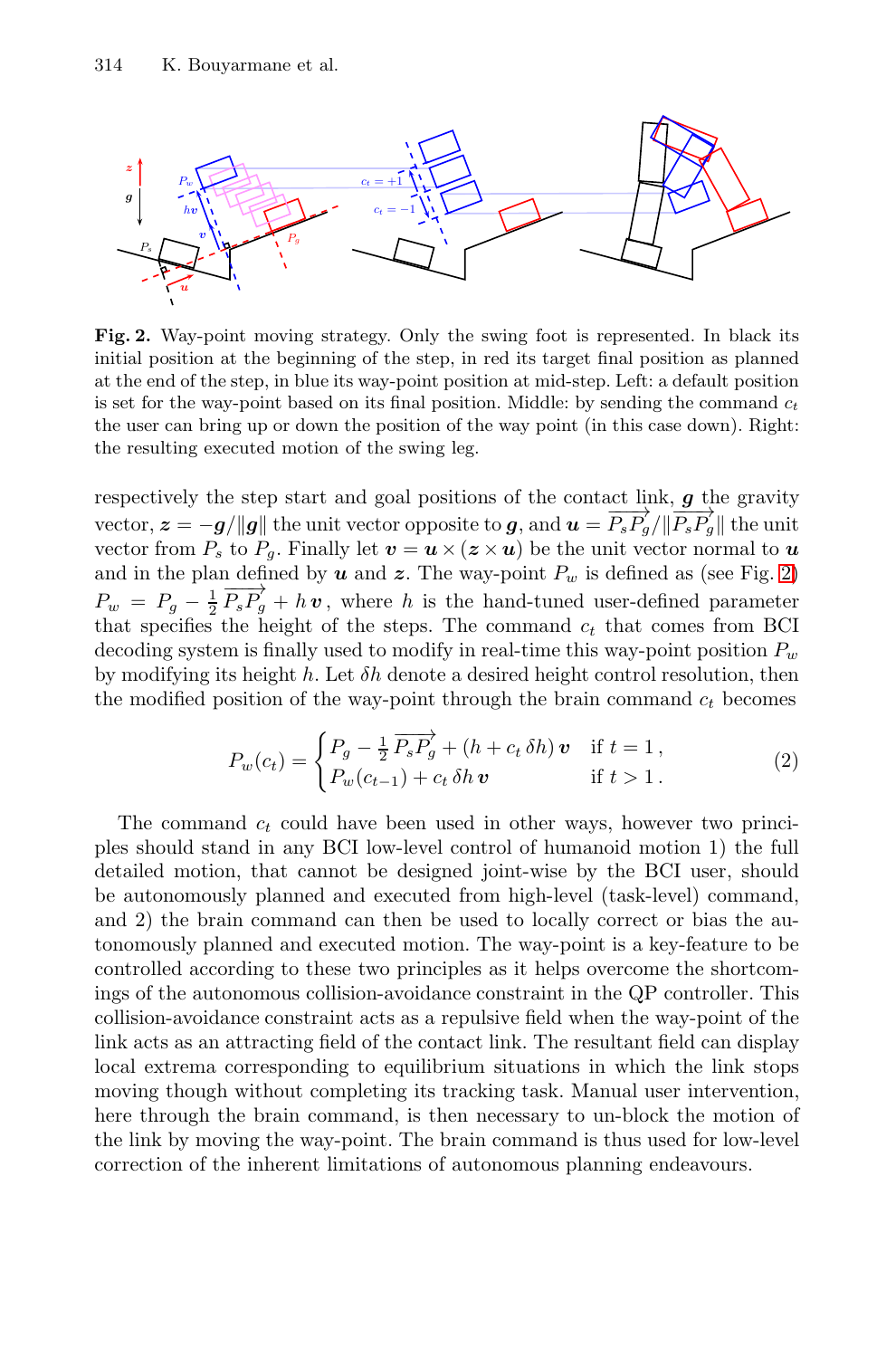### <span id="page-5-1"></span><span id="page-5-0"></span>**5 Illustrative Experiment**

We describe now the experiment we designed (Fig. [3,](#page-5-1) left) (and illustrative video which can be downloaded at <www.cns.atr.jp/~karim/iconip2013.wmv>).



**Fig. 3.** Left: Experiment setup. Right: Initial and goal configurations.

<span id="page-5-2"></span>An initial and goal configurations are pre-specified manually by the user among a finite number of locations in the environment (Fig. 3, right). In this case the initial configuration is standing in front of a stair and the goal task is to go up on the stair. This selection is for now done manually, but it can later be selected also through a brain command by embedding the strategy described in this work within a hierarchical framework such as in  $[3][4]$ , that will switch between the behaviour of selecting the high-level goal task and the low-level motion control. Offline, the framework autonomously plans the transition sequence (Fig. [4\)](#page-5-2), then the online controller is executed (Fig. [5\)](#page-6-0).



**Fig. 4.** The autonomously offline planned sequence of intermediate static configurations. The second posture removes the left foot contact from the stance by shifting all the weight on the right foot support. The third posture moves the now support-free left foot and adds it to the stance, etc.

The user wears an EEG cap and is trained with 3 training sessions of approximately 5 min each to learn the parameter of the classifier, through a MI task consisting of imagining respectively left arm and right arm movements for going up and down. The user has visual feed-back from the simulator on the desktop computer screen. The decoding of the BCI command is done in real-time and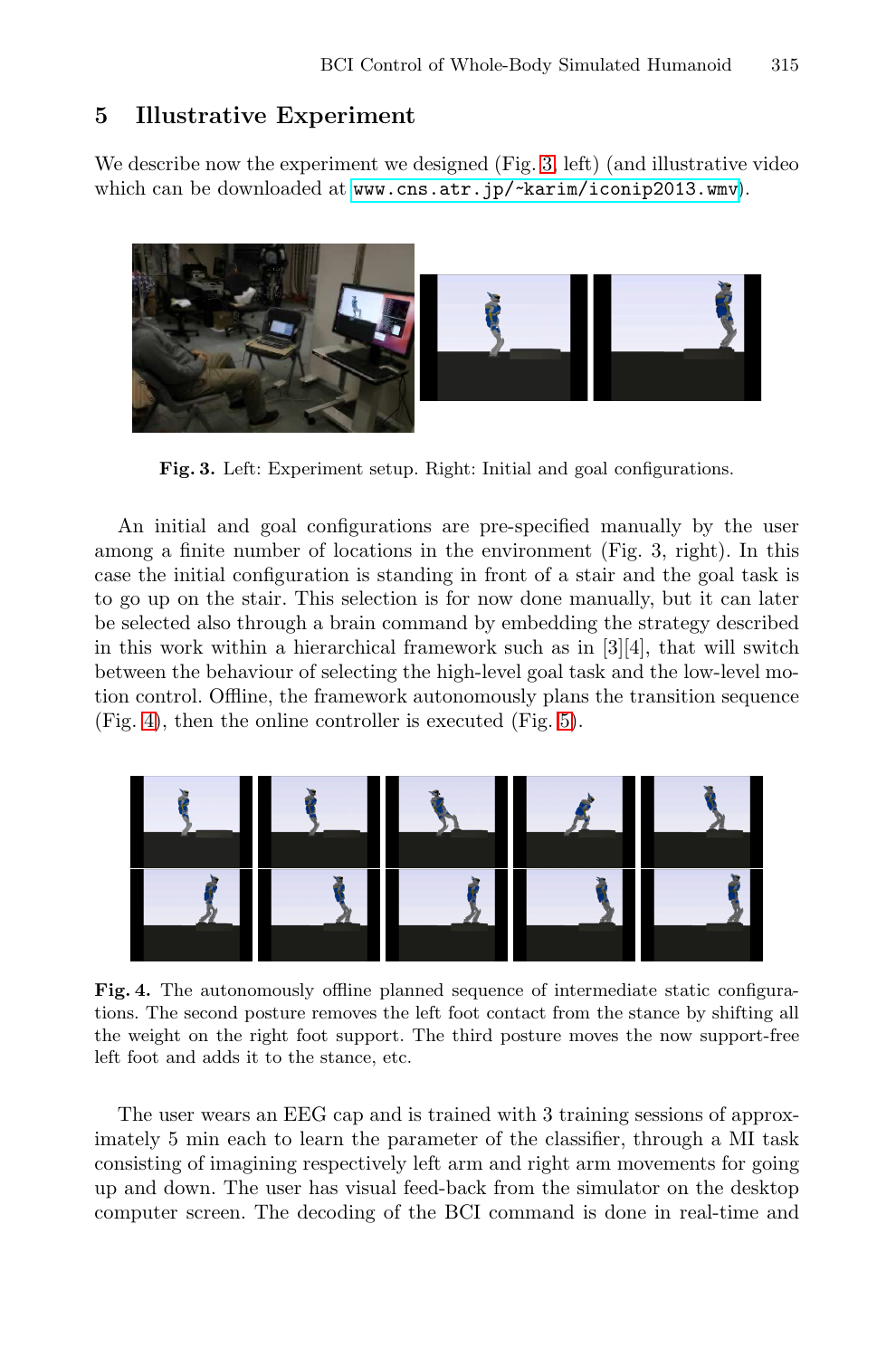<span id="page-6-0"></span>

**Fig. 5.** Tracking the BCI-controlled way-point, ie. the user controlled motion: in the extreme left figure the small black sphere in front of the swing foot indicates the waypoint position that the user can control. When the swing foot reaches the black sphere (second figure) it keeps following it according to the user commands (go up or down) in the subsequent figures (up then down then up).

implemented in Matlab, and the brain command is then sent via UDP protocol to the dynamics simulator process implemented in C++.

We tested the way-point control strategy in the second step of the motion (the first contact-adding step along the sequence). The user controlled the position of a black sphere that represents the way-point tracked by the foot of the robot in real-time, while autonomously keeping balance and avoiding self-collisions, joint limits, and collision with the environment. We then externally (manually) triggered the FSM transition to the following step and left the autonomous controller complete the motion without brain control. See the video.

<span id="page-6-1"></span>Fig. [6](#page-6-1) illustrates the control performances of the BCI decoder. Table [1](#page-6-2) gives computation time figures executed on a Dell Precision T7600 Workstation equipped with a Xeon processor E5-2687W (3.1GHz, 20M).



<span id="page-6-2"></span>**Fig. 6.** BCI decoding performances. On the horizontal axis is step number t. From top to bottom and left to right: the command cue in thick blue, the decoded brain activities  $(P(k_t = +1|\mathbf{C}_t))$  in thin red, the probability 0.5 thresholded estimated classified label (ie.  $P(k_t = +1|\mathbf{C}_t) \geq 0.5$  or  $\lt 0.5$ ) in thick red point marker, the command  $c_t$  sent to the robot (based on the threshold  $P_{\text{thres}} = 0.6$ ) in thick green.

From this experiment, we confirmed that the MPC framework can be coupled with the BCI decoding system in real-time and that the robot can safely realize the task while receiving and executing the brain command.

| <b>Table 1.</b> Execution time figures (not including OpenGL rendering time) |
|------------------------------------------------------------------------------|
|------------------------------------------------------------------------------|

| Offline planning                                                                                  | 2.7 <sub>sec</sub> |
|---------------------------------------------------------------------------------------------------|--------------------|
| Average online control command $(QP)$ ( $@$ 200Hz)                                                | 2.661ms            |
| Average online simulation step $(@1kHz)$                                                          | 0.389ms            |
| BCI classifier training and learning session                                                      | $\sim$ 30 min      |
| Average online BCI signal buffering $(Q 2048Hz)$                                                  | 0.137ms            |
| Avg online BCI classification ( $\mathcal{Q}$ 128Hz) no control signal sent ( $c_t = 0$ ) 0.204ms |                    |
| Avg BCI classification ( $@$ 128Hz) control signal sent ( $c_t = +1$ or $-1$ ) 6.20ms             |                    |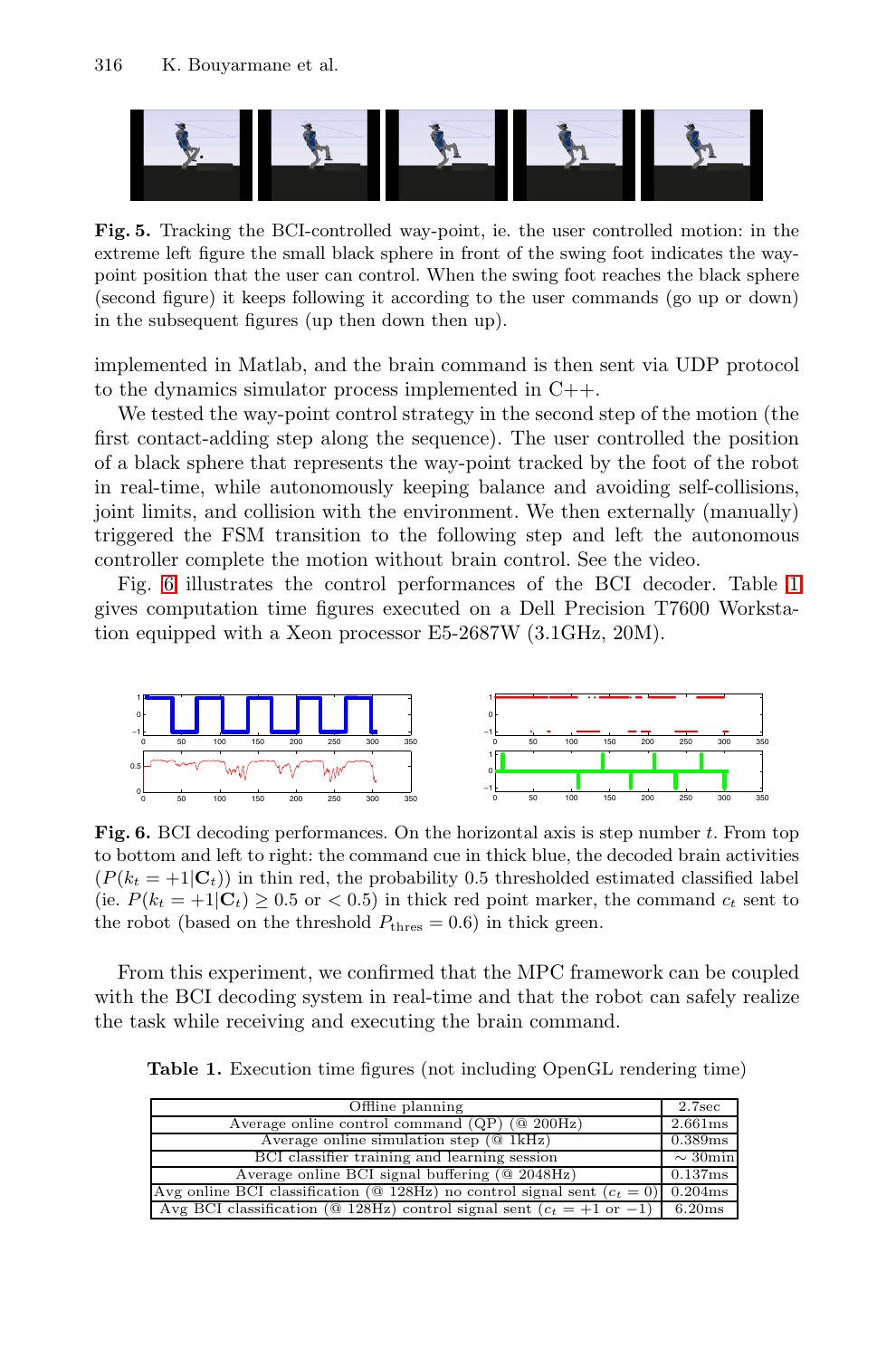#### <span id="page-7-6"></span>**6 Discussion and Future Work**

This work demonstrated the technical possibility of real-time online low-level control of whole-body humanoid motion using motor-imagery-based BCI.

We achieved it by coupling an existing EEG decoder and whole-body multicontact acyclic planning and control framework. This coupling allowed us to control a one-dimensional feature of the high-DOF whole-body motion, designed as the generalized height of moving link way-point, in a discrete way.

We aim now at continuous control of two-dimensional feature of this wholebody motion, allowing not only the control of the tracked way point but also of a corresponding threshold plan that decides when to trigger the transition between the lift-off and touch-down phases. We believe this can be achieved based on the previous work done for example on two-dimensional cursor control [7].

Finally, we aim at porting this framework from the simulation environment to the real robot control.

<span id="page-7-4"></span>**Acknowledgments.** This work is supported with a JSPS Postodoctoral Fellowship for Foreign Researchers, ID No. P12707. A part of this study is the result of Brain Machine Interface Development carried out under the Strategic Research Program for Brain Sciences by the Ministry of Education, Culture, Sports, Science and Technology (MEXT) of Japan. J.M. was partially supported by MEXT KAKENHI Grant Number 23120004 and by Strategic International Cooperative Program, JST. J.V. and F.K. were partially suported by grants from the RoboHow.Cog FP7 <www.robohow.eu>, Contract N288533. The authors would like to thank Abderrahmane Kheddar for valuable use of the AMELIF dynamics simulation framework.

#### <span id="page-7-1"></span>**References**

- <span id="page-7-2"></span><span id="page-7-0"></span>1. Bell, C.J., Shenoy, P., Chalodhorn, R., Rao, R.P.N.: Control of a humanoid robot by a noninvasive brain-computer interface in humans. Journal of Neural Engineering 5, 214–220 (2008)
- 2. Gergondet, P., Druon, S., Kheddar, A., Hintermuller, C., Guger, C., Slater, M.: Using Brain-Computer Interface to Steer a Humanoid Robot. In: IEEE International Conference on Robotics and Biomimetics, Phuket, Thailand, pp. 192–197 (2011)
- <span id="page-7-5"></span><span id="page-7-3"></span>3. Chung, M., Cheung, W., Scherer, R., Rao, R.P.N.: A Hierarchical Architecture for Adaptive Brain-Computer Interfacing. In: Proceedings of the Twenty-Second International Joint Conference on Artificial Intelligence, vol. 2, pp. 1647–1652 (2011)
- 4. Bryan, M., Green, J., Chung, M., Chang, L., Scherery, R., Smith, J., Rao, R.P.N.: An Adaptive Brain-Computer Interface for Humanoid Robot Control. In: 11th IEEE-RAS International Conference on Humanoid Robots, Bled, Slovenia, pp. 199–204 (2011)
- 5. Bouyarmane, K., Kheddar, A.: Humanoid robot locomotion and manipulation step planning. Advanced Robotics 26(10), 1099–1126 (2012)
- 6. Noda, T., Sugimoto, N., Furukawa, J., Sato, M., Hyon, S., Morimoto, J.: Braincontrolled exoskeleton robot for bmi rehabilitation. In: 12th IEEE-RAS International Conference on Humanoid Robots, Osaka, Japan, pp. 21–27 (2012)